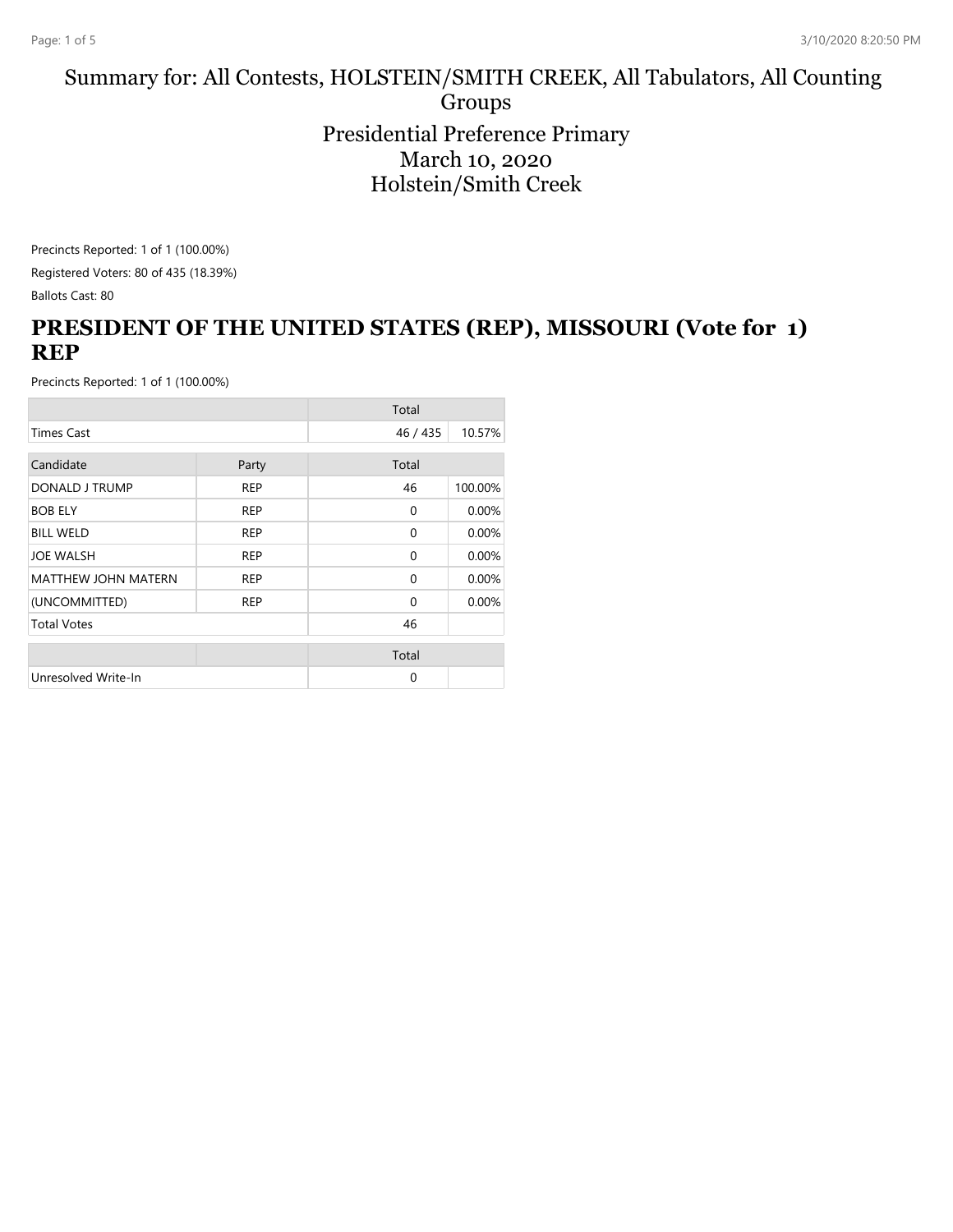## **PRESIDENT OF THE UNITED STATES (DEM), MISSOURI (Vote for 1) DEM**

|                            |            | Total    |          |
|----------------------------|------------|----------|----------|
| <b>Times Cast</b>          |            | 34 / 435 | 7.82%    |
| Candidate                  | Party      | Total    |          |
| <b>AMY KLOBUCHAR</b>       | <b>DEM</b> | $\Omega$ | 0.00%    |
| TOM STEYER                 | DEM        | 0        | $0.00\%$ |
| <b>TULSI GABBARD</b>       | <b>DEM</b> | 3        | 8.82%    |
| LEONARD J. STEINMAN II     | DEM        | 0        | $0.00\%$ |
| <b>CORY BOOKER</b>         | <b>DEM</b> | 0        | 0.00%    |
| JOSEPH R. BIDEN            | DEM        | 16       | 47.06%   |
| ELIZABETH WARREN           | <b>DEM</b> | 0        | 0.00%    |
| PETE BUTTIGIEG             | DEM        | 0        | $0.00\%$ |
| <b>BERNIE SANDERS</b>      | <b>DEM</b> | 14       | 41.18%   |
| <b>VELMA STEINMAN</b>      | DEM        | $\Omega$ | $0.00\%$ |
| <b>HENRY HEWES</b>         | DEM        | 0        | $0.00\%$ |
| <b>ANDREW YANG</b>         | DEM        | $\Omega$ | $0.00\%$ |
| ROQUE DE LA FUENTE         | <b>DEM</b> | 0        | 0.00%    |
| JOHN K. DELANEY            | <b>DEM</b> | 1        | 2.94%    |
| <b>JULIAN CASTRO</b>       | <b>DEM</b> | 0        | 0.00%    |
| <b>DEVAL PATRICK</b>       | <b>DEM</b> | $\Omega$ | 0.00%    |
| <b>MARIANNE WILLIAMSON</b> | <b>DEM</b> | 0        | 0.00%    |
| <b>MICHAEL BENNET</b>      | <b>DEM</b> | $\Omega$ | 0.00%    |
| MICHAEL R. BLOOMBERG       | DEM        | 0        | $0.00\%$ |
| <b>STEVE BURKE</b>         | <b>DEM</b> | $\Omega$ | 0.00%    |
| <b>ROBBY WELLS</b>         | <b>DEM</b> | $\Omega$ | 0.00%    |
| WILLIAM C. (BILL) HAAS     | <b>DEM</b> | $\Omega$ | $0.00\%$ |
| (UNCOMMITTED)              | <b>DEM</b> | 0        | 0.00%    |
| <b>Total Votes</b>         |            | 34       |          |
|                            |            | Total    |          |
| Unresolved Write-In        |            | 0        |          |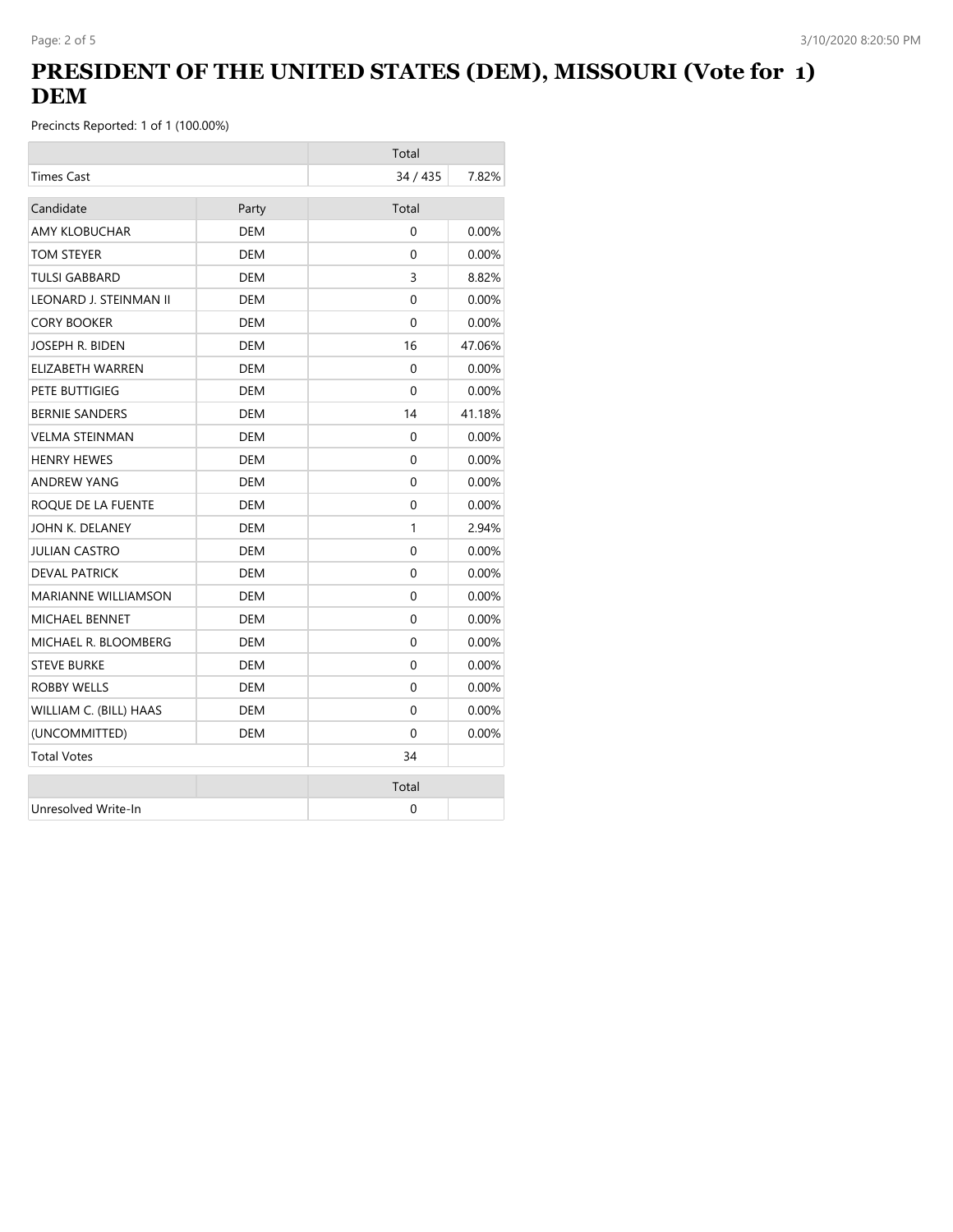# **PRESIDENT OF THE UNITED STATES (LIB), MISSOURI (Vote for 1) LIB**

|                         |       | Total    |       |
|-------------------------|-------|----------|-------|
| <b>Times Cast</b>       |       | 0/435    | 0.00% |
| Candidate               | Party | Total    |       |
| <b>JACOB HORNBERGER</b> | LIB.  | 0        | N/A   |
| (UNCOMMITTED)           | LIB   | $\Omega$ | N/A   |
| <b>Total Votes</b>      |       | 0        |       |
|                         |       | Total    |       |
| Unresolved Write-In     |       | 0        |       |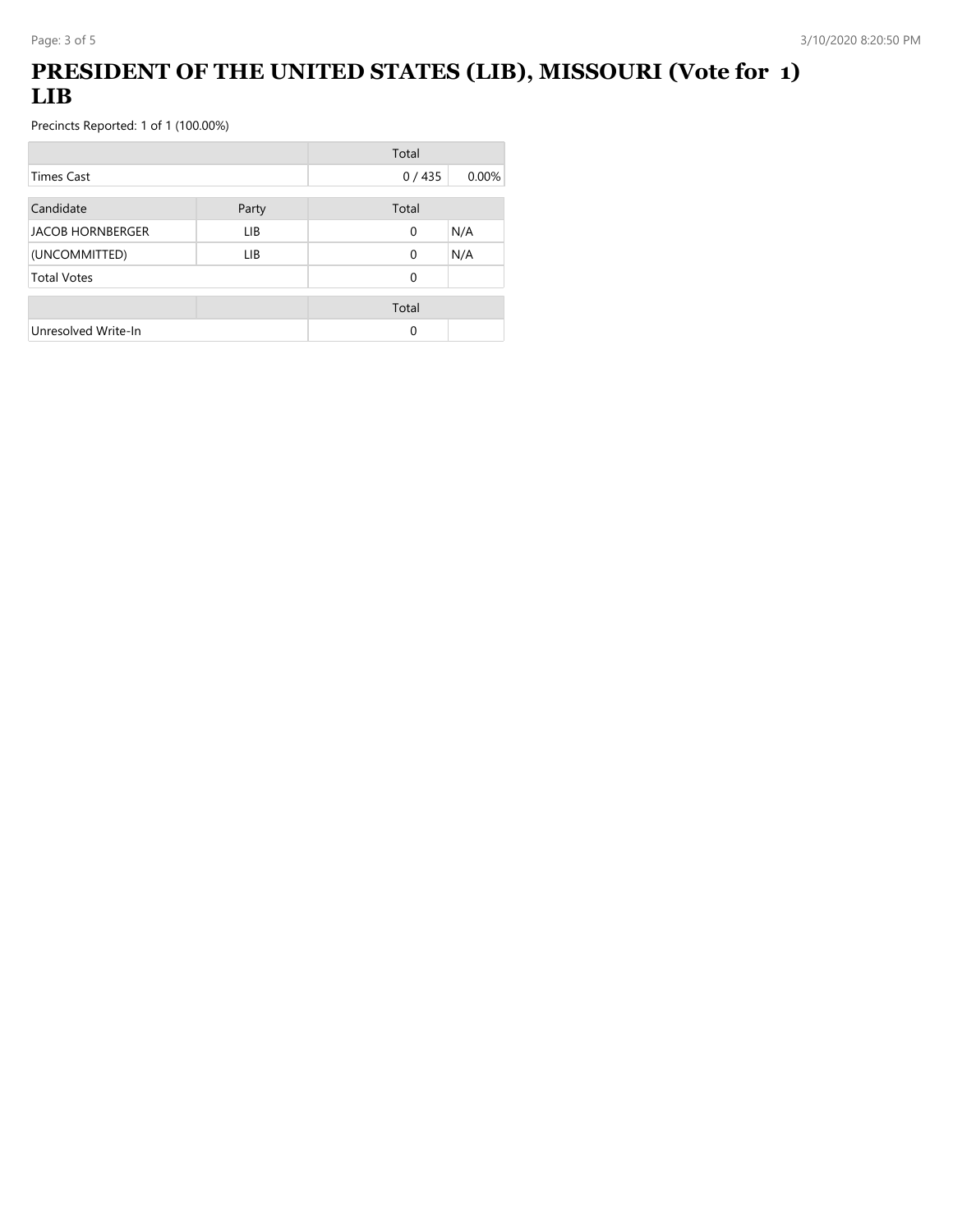### **PRESIDENT OF THE UNITED STATES (GRN), MISSOURI (Vote for 1) GREEN**

|                      |              | Total        |       |
|----------------------|--------------|--------------|-------|
| <b>Times Cast</b>    |              | 0/435        | 0.00% |
| Candidate            | Party        | Total        |       |
| <b>HOWIE HAWKINS</b> | GREEN        | $\mathbf{0}$ | N/A   |
| <b>DARIO HUNTER</b>  | <b>GREEN</b> | $\Omega$     | N/A   |
| <b>DAVID ROLDE</b>   | GREEN        | $\Omega$     | N/A   |
| (UNCOMMITTED)        | GREEN        | $\Omega$     | N/A   |
| <b>Total Votes</b>   |              | $\Omega$     |       |
|                      |              | Total        |       |
| Unresolved Write-In  |              | 0            |       |